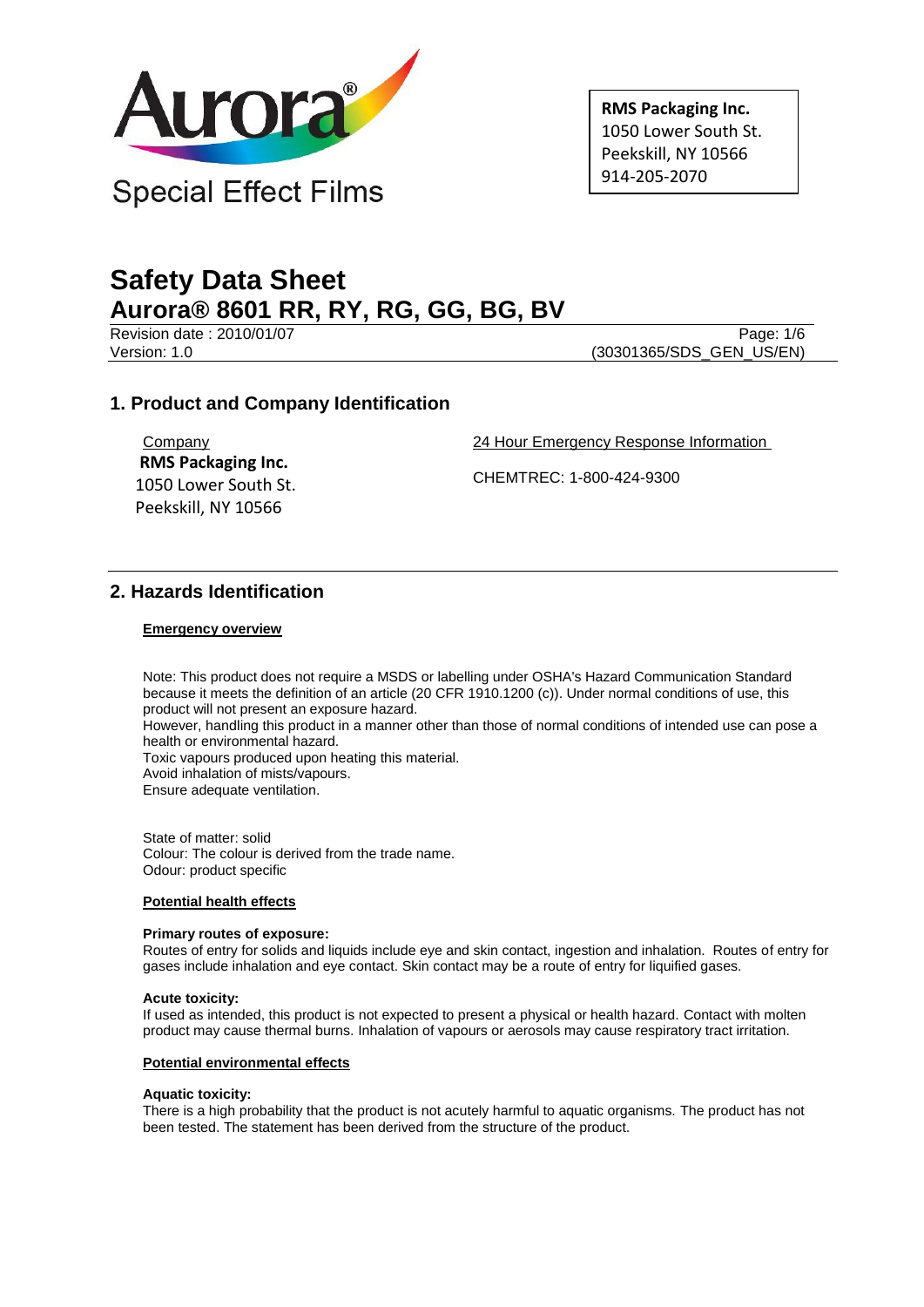Revision date : 2010/01/07 Page: 2/6<br>Version: 1.0 (30301365/SDS GEN US/EN)

# **3. Composition / Information on Ingredients**

This product is not regarded as hazardous under current OSHA Hazard Communication standard; CFR 29 Part 1910.1200.

## **4. First-Aid Measures**

#### **If inhaled:**

No hazards anticipated. If generated vapours are inhaled, move to fresh air. If decomposition products are inhaled, remove the affected person to a source of fresh air. Assist in breathing if necessary. Seek medical attention.

#### **If on skin:**

Wash thoroughly with soap and water. Areas affected by molten material should be quickly placed under cold running water. Solidified product should not be pulled from the skin. Seek medical assistance for removal of adhering material.

#### **If in eyes:**

Wash affected eyes for at least 15 minutes under running water with eyelids held open. Seek medical attention.

#### **If swallowed:**

Ingestion is not likely in the available physical form. If ingested, seek medical attention.

## **5. Fire-Fighting Measures**

Flash point: not applicable not applicable Autoignition:  $> 200 °C$  (DIN 51794)<br>Flammability: does not ignite

does not ignite

# **Suitable extinguishing media:**

water spray, dry extinguishing media, foam

### **Additional information:**

Water stops chemical decomposition of substance/product.

### **Protective equipment for fire-fighting:**

Firefighters should be equipped with self-contained breathing apparatus and turn-out gear.

### **Further information:**

The degree of risk is governed by the burning substance and the fire conditions. Contaminated extinguishing water must be disposed of in accordance with official regulations.

In case of fire and/or explosion do not breathe fumes.

## **6. Accidental release measures**

### **Personal precautions:**

Use personal protective clothing.

### **Environmental precautions:**

Contain contaminated water/firefighting water. Do not discharge into drains/surface waters/groundwater. **Cleanup:**

Sweep/shovel up. Place into suitable container for disposal.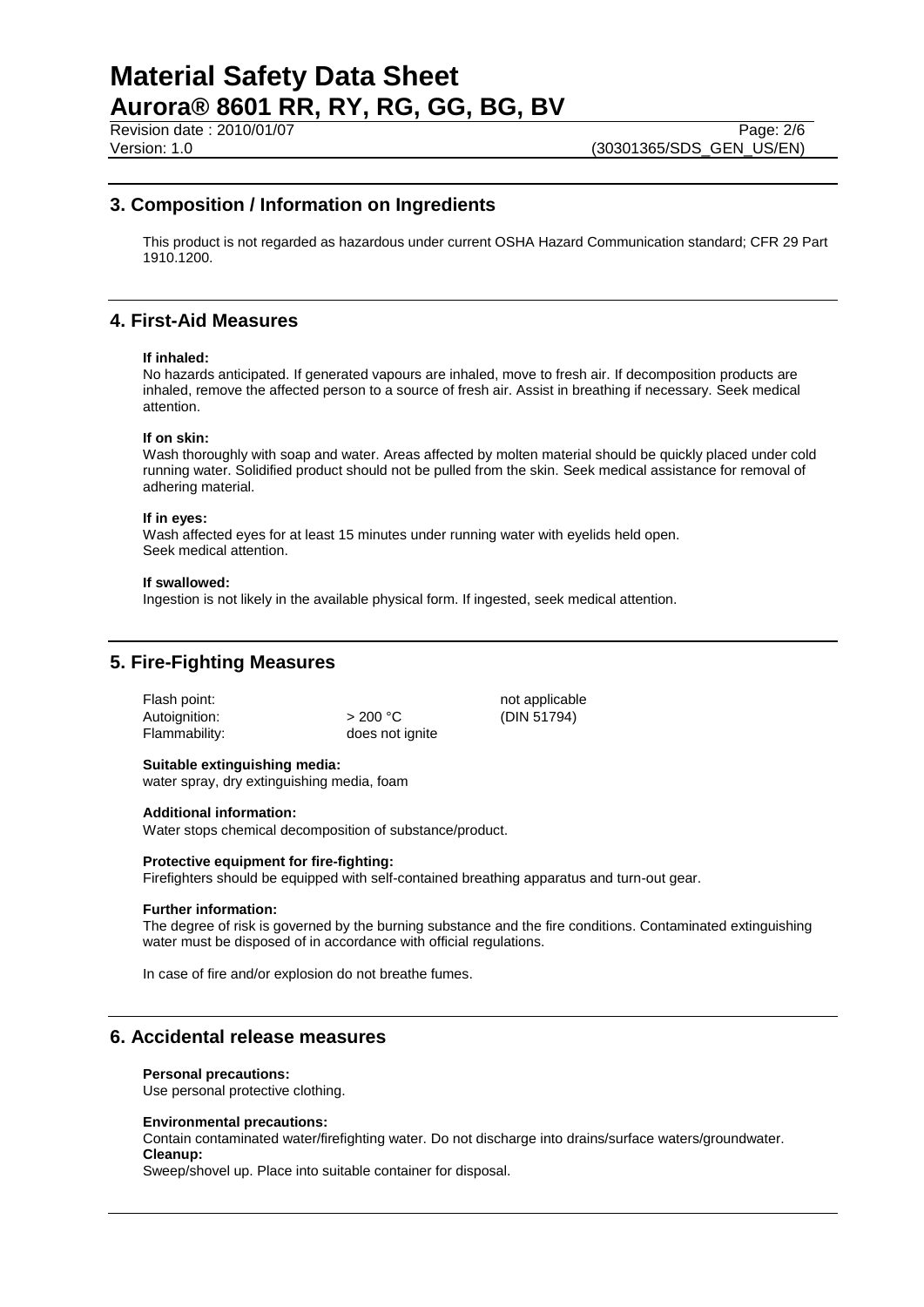Revision date : 2010/01/07 Page: 3/6<br>Version: 1.0 (30301365/SDS GEN US/EN) (30301365/SDS\_GEN\_US/EN)

## **7. Handling and Storage**

## **Handling**

**General advice:** Ensure adequate ventilation.

**Protection against fire and explosion:** No special precautions necessary.

**Storage**

## **General advice:**

Avoid all sources of ignition: heat, sparks, open flame. No special precautions necessary.

# **8. Exposure Controls and Personal Protection**

### **Personal protective equipment**

### **Respiratory protection:**

Observe OSHA regulations for respirator use (29 CFR 1910.134). Wear appropriate certified respirator when exposure limits may be exceeded.

#### **Hand protection:**

Wear gloves to prevent contact during mechanical processing and/or hot melt conditions.

#### **Eye protection:**

Eye protection not required.

#### **General safety and hygiene measures:**

Handle in accordance with good industrial hygiene and safety practice. In order to prevent contamination while handling, closed working clothes and working gloves should be used.

# **9. Physical and Chemical Properties**

| Form:                       | film                                       |
|-----------------------------|--------------------------------------------|
| Odour:                      | product specific                           |
| Colour:                     | The colour is derived from the trade name. |
| pH value:                   | not soluble                                |
| Melting point:              | $>117$ °C                                  |
| Partitioning coefficient n- | not applicable                             |
| octanol/water (log Pow):    |                                            |
| Solubility in water:        | insoluble                                  |

# **10. Stability and Reactivity**

#### **Conditions to avoid:**

Avoid excessive temperatures. Avoid electro-static discharge.

#### **Hazardous reactions:**

No hazardous reactions when stored and handled according to instructions. The product is chemically stable.

#### **Decomposition products:**

Hazardous decomposition products: No hazardous decomposition products if stored and handled as prescribed/indicated.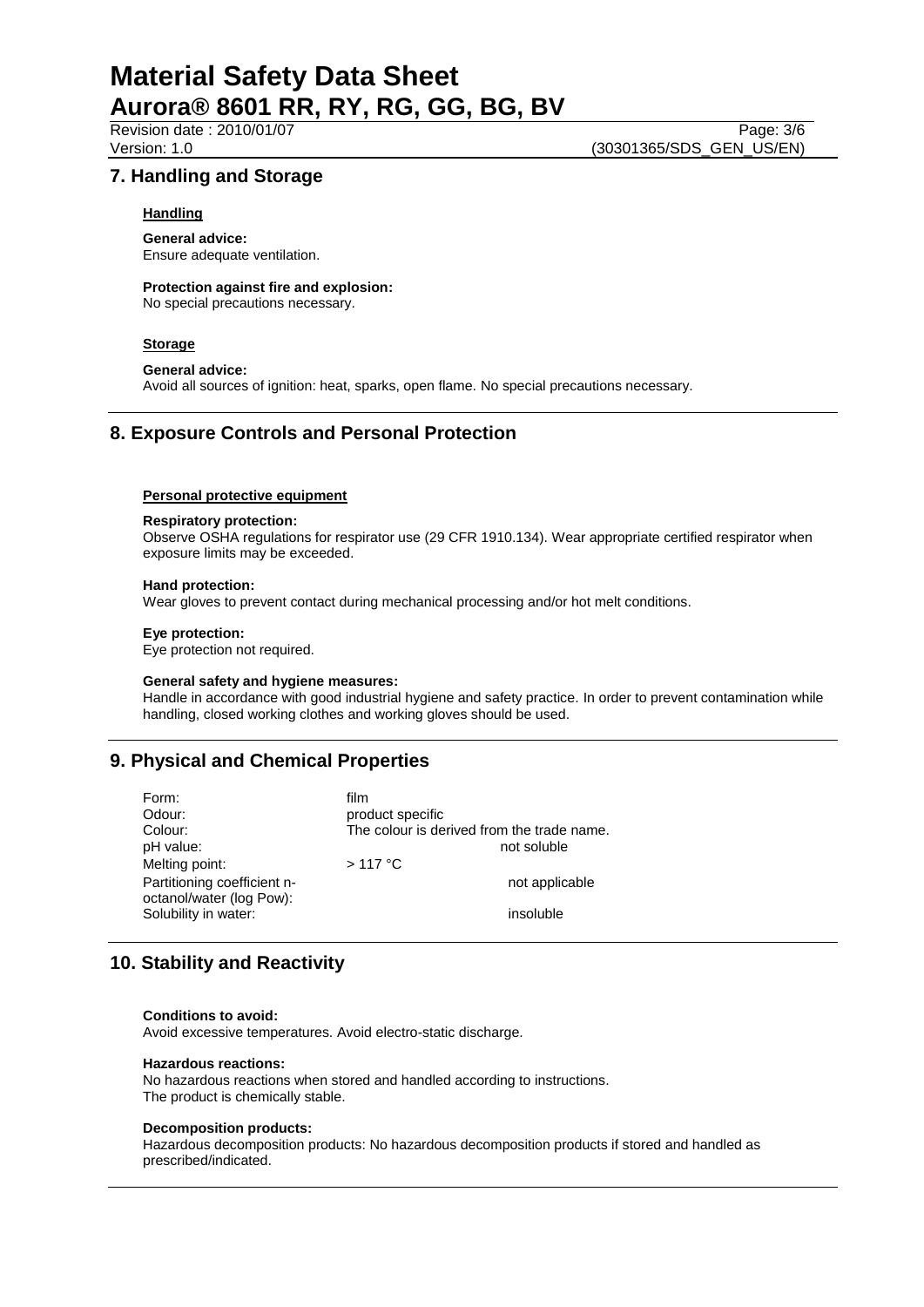Revision date : 2010/01/07 Page: 4/6<br>Version: 1.0 (30301365/SDS GEN US/EN) (30301365/SDS\_GEN\_US/EN)

## **11. Toxicological information**

**Acute toxicity**

**Oral:** Type of value: LD50 Species: rat Value: > 2,000 mg/kg

#### **Irritation / corrosion**

**Skin:**

Species: rabbit Result: non-irritant

**Eye:** Species: rabbit Result: non-irritant

#### **Other Information:**

The product has not been tested. The statements on toxicology have been derived from the structure of the product.

## **12. Ecological Information**

#### **Degradability / Persistence Biological / Abiological Degradation**

Evaluation: Experience shows this product to be inert and non-degradable.

## **13. Disposal considerations**

## **Waste disposal of substance:**

This product is not regulated by RCRA. Dispose of in accordance with national, state and local regulations.

#### **Container disposal:**

Dispose of in a licensed facility. Empty containers or liners may retain product residues. Recommend crushing, puncturing or other means to prevent unauthorized use of used containers.

## **14. Transport Information**

**Land transport** USDOT

Not classified as a dangerous good under transport regulations

**Sea transport** IMDG

Not classified as a dangerous good under transport regulations

**Air transport** IATA/ICAO

Not classified as a dangerous good under transport regulations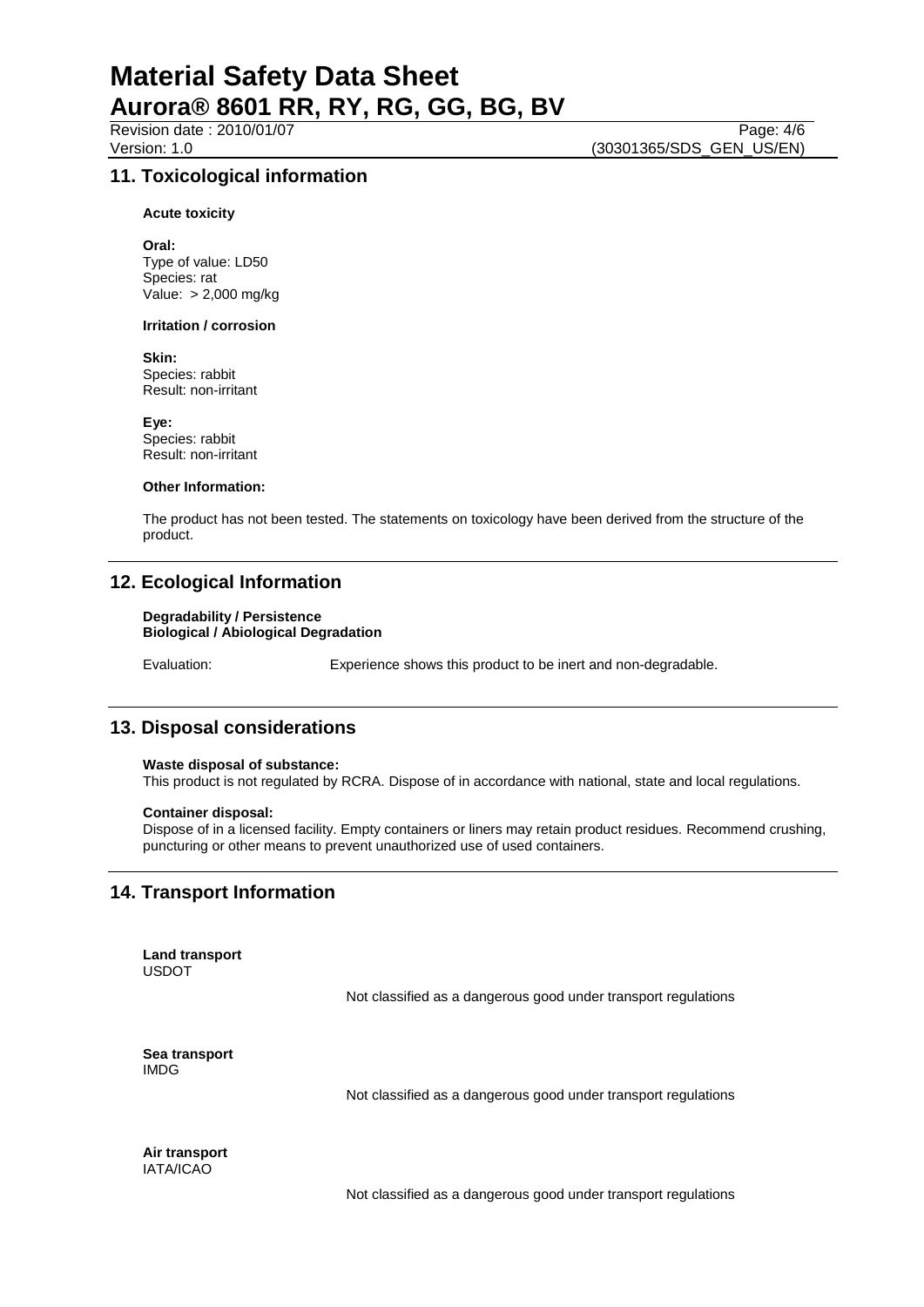# **15. Regulatory Information**

## **Federal Regulations**

**Registration status:** Chemical TSCA, US released / listed

**OSHA hazard category:** Not hazardous;

**EPCRA 311/312 (Hazard categories):** Not hazardous;

**State regulations**

**CA Prop. 65:** THIS PRODUCT CONTAINS A CHEMICAL(S) KNOWN TO THE STATE OF CALIFORNIA TO CAUSE CANCER.

# **16. Other Information**

**HMIS III rating**

Health: 0 Flammability: 1 Physical hazard: 0

NFPA and HMIS use a numbering scale ranging from 0 to 4 to indicate the degree of hazard. A value of zero means that the substance possesses essentially no hazard; a rating of four indicates extreme danger. Although similar, the two rating systems are intended for different purposes, and use different criteria. The NFPA system was developed to provide an onthe-spot alert to the hazards of a material, and their severity, to emergency responders. The HMIS system was designed to communicate workplace hazard information to employees who handle hazardous chemicals.

RMS Packaging supports worldwide Responsible Care® initiatives. We value the health and safety of our employees, customers, suppliers and neighbors, and the protection of the environment. Our commitment to Responsible Care is integral to conducting our business and operating our facilities in a safe and environmentally responsible fashion, supporting our customers and suppliers in ensuring the safe and environmentally sound handling of our products, and minimizing the impact of our operations on society and the environment during production, storage, transport, use and disposal of our products.